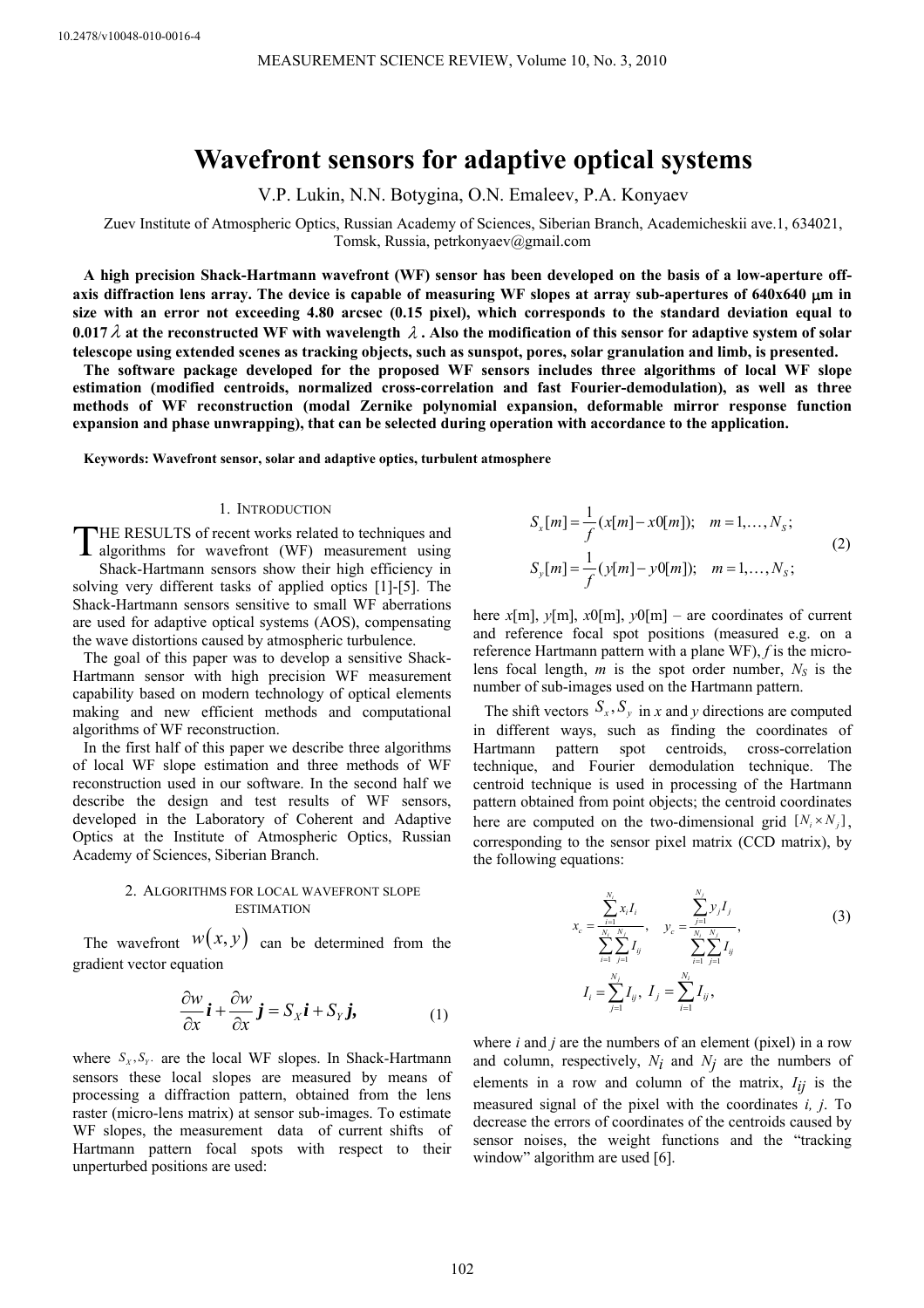The cross-correlation frame processing is used for Hartmann patterns from extended objects obtained, e.g., in adaptive solar telescopes, and the coordinates of maxima of mutual correlation functions of sub-apertures of a current and reference Hartmann pattern are found instead of centroid coordinates (Fig.1).



Fig.1. Hartmann pattern (a) of the extended scene (sun disk limb), normalized cross-correlation function matrix (b), interferogram of reconstructed wavefront (c).

The normalized mutual correlation functions are computed either by algorithm of direct discrete convolution (for matrices 12x12 and smaller) or by algorithm of mixed radix fast Fourier transform [8] (for matrices larger than 12x12) by the following equations:

$$
C_N(i,j) = C(i,j) / C_R(i,j)
$$
\n<sup>(4)</sup>

$$
C(i, j) = \sum_{l=0}^{N-1} \sum_{m=0}^{M-1} I(l, m) I_R(i+l, j+m)
$$
  

$$
C_R(i, j) = \left[ \sum_{l=0}^{N-1} \sum_{m=0}^{M-1} I^2(l, m) \sum_{l=0}^{N-1} \sum_{m=0}^{M-1} I_R^2(i+l, j+m) \right]^{1/2}
$$

where  $I_R(l, m)$  is the intensity of reference frame and  $I(l,m)$  is the intensity of current frame.

We have suggested and use the modified Fourier algorithm for computing the correlation function of low-contrast objects [6] in the software:

$$
C(i, j) = F^{-} \{ F^{+} \{ I(l, m) \} \cdot F^{+} \{ I_{R}(l, m) \} \}
$$
  
 
$$
\cdot \exp(-a[(k_{x} - k_{x0}) + (k_{y} - k_{y0})]) \} \},
$$
 (5)

where  $F^+$ ,  $F^-$  are the operators of direct and inverse FFT, respectively; the parameters of filtering function  $a, k_{x0}, k_{y0}$  are fit experimentally in accordance with spatial frequencies of extended objects and noise.

To accelerate the computations, shifts of these maxima can be estimated by two-dimensional mutual intensity spectra at sub-images of current and reference frames [9]. After finding the integer coordinates  $\hat{i}_m$ ,  $\hat{j}_m$  of the maximum points of mutual correlation function, their values are adjusted using the quadratic approximation

$$
x_m = i_m + 0.5 \cdot [C(i_m - 1, j_m) - C(i_m + 1, j_m)] /
$$
  
\n
$$
\langle [C(i_m - 1, j_m) + C(i_m + 1, j_m) - 2C(i_m, j_m)] \rangle
$$
  
\n
$$
y_m = j_m + 0.5 \cdot [C(i_m, j_m - 1) - C(i_m, j_m + 1)] /
$$
  
\n
$$
\langle [C(i_m, j_m - 1) + C(i_m, j_m + 1) - 2C(i_m, j_m)] \rangle
$$

Note that the cross-correlation algorithms, if applied to point objects, give the results exceeding and agreeing with those of the centroid method; hence, the former could be used as alternate methods due to their low sensitivity to sensor noises, e.g., CCD matrix.

Wavefront slopes in the Fourier demodulation method are measured without direct finding of Hartmann pattern spot shifts [10], [11]. This method is also of low sensitivity to sensor noises and has the advantage of speed for a large number of sub-apertures. The idea of the method is following.

In the case of WF aberrated by function  $S(x, y)$ , a Hartmann pattern could be represented in the form of regular two-dimensional lattice:

$$
I(x, y) \approx \cos[k_x \cdot x + f \cdot S_x(x, y)] +
$$
  
+ 
$$
\cos[k_y \cdot y + f \cdot S_y(x, y)]
$$

where  $k_x = 2\pi / p_x$ ,  $k_y = 2\pi / p_y$  are the spatial

frequencies of micro-lens raster with the periods  $P_x$ ,  $P_y$ .

To find the local slopes  $S_x$ ,  $S_y$ , the relation connecting Fourier transforms of Hartmann pattern and phase gradients is used:

$$
F\{I(x, y)\} \approx F\{\exp(-i \cdot f \cdot S_x(x, y))\} \cdot \delta(\nu_x - k_x, \nu_y) +
$$
  
+ 
$$
F\{\exp(i \cdot f \cdot S_x(x, y))\} \cdot \delta(\nu_x + k_x, \nu_y)
$$
  
+ 
$$
F\{\exp(-i \cdot f \cdot S_y(x, y))\} \cdot \delta(\nu_x, \nu_y - k_y)
$$
  
+ 
$$
F\{\exp(i \cdot f \cdot S_y(x, y))\} \cdot \delta(\nu_x, \nu_y + k_y)
$$
 (6)

here  $V_x$ ,  $V_y$  are the spatial frequencies,  $F\{\}$  is the Fourier transform operator. The side lobes of high orders (*m,n*=1,2,…) of two-dimensional Fourier spectrum of the Hartmann pattern are well separated in the coordinates of spatial frequencies, if the number of micro-lenses is sufficiently large and the aberration spectrum is localized.

Phase gradients are defined after low-frequency filtration separately in each direction according to the algorithm:

$$
S_x(x, y) \approx \arg \{ F^{-} \{ F^{+} \{ I(x, y) \} \cdot \Phi_x(\nu_x, \nu_y) \},
$$
  
\n
$$
S_y(x, y) \approx \arg \{ F^{-} \{ F^{+} \{ I(x, y) \} \cdot \Phi_y(\nu_x, \nu_y) \},
$$
 (7)

where  $\Phi_x(V_x, V_y), \Phi_y(V_x, V_y)$  are the filtering functions for the gradients over the coordinates  $x$  and  $y$ , respectively:

$$
\Phi_x(\nu_x, \nu_y) = \Phi_y(\nu_x, \nu_y) = 1,\nif  $(\nu_x - k_x)^2 + (\nu_y - k_y)^2 \le (k_0/2)^2$ ,  
\n $\Phi_x(\nu_x, \nu_y) = \Phi_y(\nu_x, \nu_y) = 0$ ,  
\nif  $(\nu_x - k_x)^2 + (\nu_y - k_y)^2 > (k_0/2)^2$ ,
$$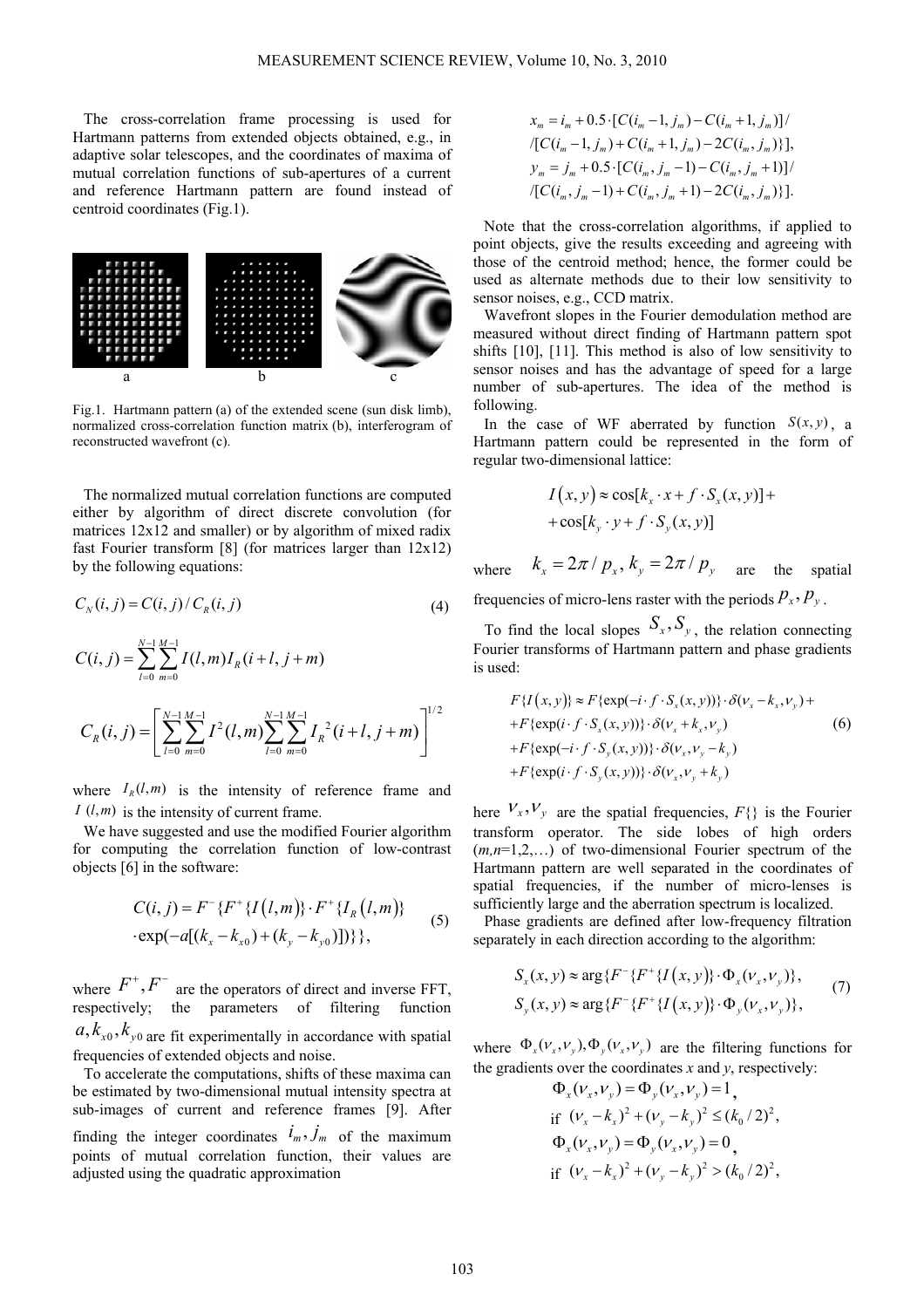here  $k_0 = 2\pi/p$  is the carrier spatial frequency of the Hartmann pattern with the period *p*.

### 3. ALGORITHMS FOR WAVEFRONT RECONSTRUCTION FROM LOCAL SLOPES

In the modal reconstruction method, the calculated WF is represented as the series expansion in terms of the basis function  $\{Z_k\}$ , defined on the whole sensor aperture:

$$
w(x, y) = \sum_{k=1}^{N_Z} c_k Z_k(x, y)
$$
 (8)

where  $N_Z$  is the number of basis functions. The parameters *NZ* and *NS* (2) determine the accuracy of WF representation, on the one hand, and influence the computation speed in the reconstruction algorithm, on the other hand. To find the expansion coefficient  $c_k$ , the rms error minimization procedure is used:

$$
\varepsilon^{2} = \sum_{m=1}^{N_{S}} \left[ S_{x}[m] - \sum_{k=1}^{N_{Z}} c_{k} \frac{\partial}{\partial x} Z_{k}(x, y) \right]^{2} +
$$
  
+
$$
\sum_{m=1}^{N_{S}} \left[ S_{y}[m] - \sum_{k=1}^{N_{Z}} c_{k} \frac{\partial}{\partial y} Z_{k}(x, y) \right]^{2},
$$
 (9)

which results in the matrix equation  $S = Ac$ , having the solution

$$
\boldsymbol{c} = \boldsymbol{B}\boldsymbol{S} \ , \ \boldsymbol{B} = (\boldsymbol{A}^T\boldsymbol{A})^{-1}\boldsymbol{A}^T \tag{10}
$$

The reconstruction matrix *B* is calculated when specifying the sensor geometry, which essentially accelerates the realtime computations.

In applications connected with measurements of WF aberrations, such as applied optics, atmospheric and adaptive optics, etc., the basis of Zernike polynomials orthogonal within the circle of the unit radius  $\rho$  is usually chosen as basic function (8):

$$
Z_{k}(\rho,\theta) = N_{n}^{m} R_{n}^{|m|}(\rho) cos(m\theta),
$$
  
\n
$$
m \ge 0, 0 \le \rho \le 1, 0 \le \theta \le 2\pi,
$$
  
\n
$$
Z_{k}(\rho,\theta) = -N_{n}^{m} R_{n}^{|m|}(\rho) sin(m\theta),
$$
  
\n
$$
m < 0, 0 \le \rho \le 1, 0 \le \theta \le 2\pi,
$$
\n
$$
(11)
$$

using the continuous numbering of polynomials and OSA standard normalization according to the equations

$$
k = (n(n+2) + m)/2
$$
  
\n
$$
N_n^m = \sqrt{2(n+1)/(1+\delta_{m0})}
$$
,  
\n
$$
\delta_{M0} = 1, m = 0; \delta_{M0} = 0, m \neq 0,
$$
\n
$$
R_n^{|m|}(\rho) = \sum_{l=0}^{(n-|m|)/2} (-1)^l (n-l)! [l!((n+|m|)/2-l)!((n-|m|)/2-l)!]^{-1} \rho^{n-2l}
$$

To calculate the Zernike polynomials and their derivatives, Horner's effective recurrent algorithms are used. If the purpose of WF reconstruction is control of a deformable mirror, then the experimentally measured mirror response functions are to be chosen as the basis.

Phase reconstruction by the Fourier demodulation method requires eliminating discontinuity of the phase surface calculated with respect to modulo  $2\pi$ . The phase unwrapping algorithm based on two-dimensional FFT was suggested in [12] and developed in [13]. The unwrapping procedure consists in filtration of the Fourier transform of the phase gradient integral along *x* and *y* directions. The local slopes  $S_x[i, j], S_y[i, j]$ , specified on the grid  $[N_i \times N_j]$ , are added with the periodic boundary conditions:

$$
S_x[-1, j] = -S_x[0, j],
$$
  
\n
$$
S_x[N_i, j] = -S_x[N_i - 1, j],
$$
  
\n
$$
S_y[i, -1] = -S_y[i, 0],
$$
  
\n
$$
S_y[i, N_j] = -S_y[i, N_j - 1].
$$
\n(13)

The algorithm of mixed radix fast 2-D Fourier transform is used for reconstruction of the unwrapped continuous surface  $\varphi[i, j]$  from the wrapped phase according to the expression

$$
F\{\varphi[i,j]\} = F\{\rho[i,j]\}\frac{2\{\cos(\pi l/N_i) + \cos(\pi m/N_j) - 2\}}{2\}
$$
\n(14)

where *F* is the discrete Fourier transform operator, and the function

$$
\rho[i, j] = S_x[i, j] - S_x[i-1, j] ++S_y[i, j] - S_y[i, j-1]
$$
\n(15)

is the sum of gradient differences of the wrapped phase along *x* and *y* directions, respectively.

#### 4. WAVEFRONT SENSOR DESIGN AND RESULTS

Shack-Hartmann sensors sensitive to small WF aberrations are used for adaptive optical systems (AOS) compensating the aberrations caused by atmospheric turbulence. An increase in the sensor sensitivity is attained by means of an increase in the focal length of micro-lens raster and a decrease in the pixel size of the sensor. But an increase in video camera resolution results in undesirable AOS frequency band reduction, since the Hartmann pattern processing time increases, and producing of raster of lowaperture refractive micro-lenses with full filling and high repeatability of micro-lens parameters presents a serious task. The diffraction raster manufacturing technology allows solving this difficulty.

We have used the diffractive raster [14] for WF sensor design. The raster consists of tightly packed square lowaperture diffraction elements of 640х640 μm in size. Each element is a small off-axis fragment of a large long-focus diffraction lens. The numerical aperture (NA) of a separate element is 0.005.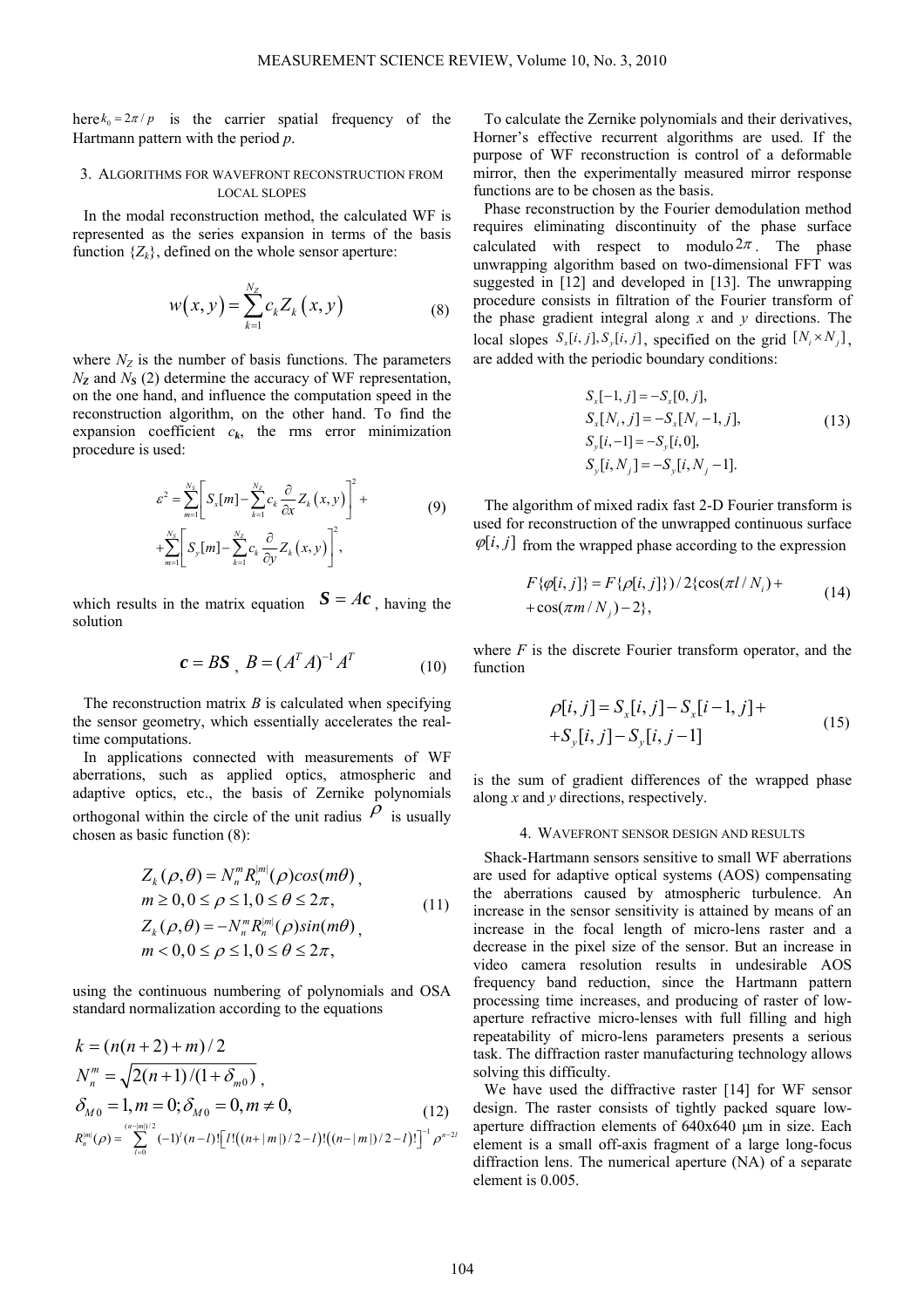A digital video camera DALSA CAD6-512 (Canada) is used as a detector in the WF sensor; its resolution is 532x516 pixels (1 pixel = 10  $\mu$ m), frame frequency is 262 frames per second. The video camera is connected with a computer through a Coreco PC-DIG frame grabber (Canada).

The laboratory-bench test of the WF sensor [7] has shown that the rms deviation of the measured local slopes does not exceed 4. 80 arcseconds. The rms deviation of centroid shifts of the diffraction images in the focal plane does not exceed 0.15 pixels.

The diffractive raster with 8 x 8 elements, laser beam with plane wavefront and the reference optical wedge were used in this experiment. Fig.2a shows the superposed trajectories of centroid shifts of 64 diffraction images when rotating the optical wedge round the optical axis through a full 360°. The mean centroid shifts of all the above images are shown in Fig.2b and Fig.2c at each fixed wedge position. Each following position differs from the previous one by rotation of the optical wedge through 30° round the system optical axis. The vertical segments show the rms shift deviations.





Fig.2. Shifts of the centroids of diffraction images at optical wedge rotation

Noncoincidence of the trajectories is connected with the errors in manufacturing of optical elements, WF aberrations of laser radiation, and noises of recording system.

If the integral measurement error is 0.15 pixels, then the rms deviation from flatness of reconstructed WF does not exceed 0.017  $\lambda$  ( $\lambda$  = 0.63 µm is the wavelength of incident radiation) [7].

The use of low-aperture off-axis diffraction lenses with high quality of WF formation and high repeatability of the parameters of separate elements in the sensor allowed us to record local WF slopes with a high angular resolution and to measure aberrations caused by atmospheric turbulence.

Fig.3 shows the sensor's test-bed view along with the measurement results of WF aberrations of a collimated laser beam of 100 mm in diameter with a radiation wavelength of 0.63 μm, propagating along a horizontal atmospheric path of 100 m in length. Table 1 gives the coefficients of Zernike polynomials in  $\lambda$  fractions.





Fig.3. Sensor test-bed view (a) and measurement results: Hartmann pattern at the beginning (b) and at the end (c) of the path, wave aberration function (d) at the receiver input aperture (73mm in diameter)

| Table1               |                       |
|----------------------|-----------------------|
| $C_1 = -0.552807$    | tilt in x-direction   |
| $C_2$ = 1.08023      | tilt in y-direction   |
| $C_3$ = -0.0145726   | astigmatism           |
| $C_4$ = -0.436019    | defocus               |
| $C_5$ = 0.607858     | astigmatism           |
| $C_6$ = -0.262549    | trefoil               |
| $C_7$ = 0.116933     | coma                  |
| $C_8$ = -0.230521    | coma                  |
| $C_9$ = -0.152966    | trefoil               |
| $C_{10}$ = -0.185922 | quatrefoil            |
| $C_{11} = 0.0234221$ | secondary astigmatism |
| $C_{12} = 0.0760849$ | spherical aberration  |
| $C_{13} = -0.171276$ | secondary stigmatism  |
| $C_{14} = 0.1081888$ | quatrefoil            |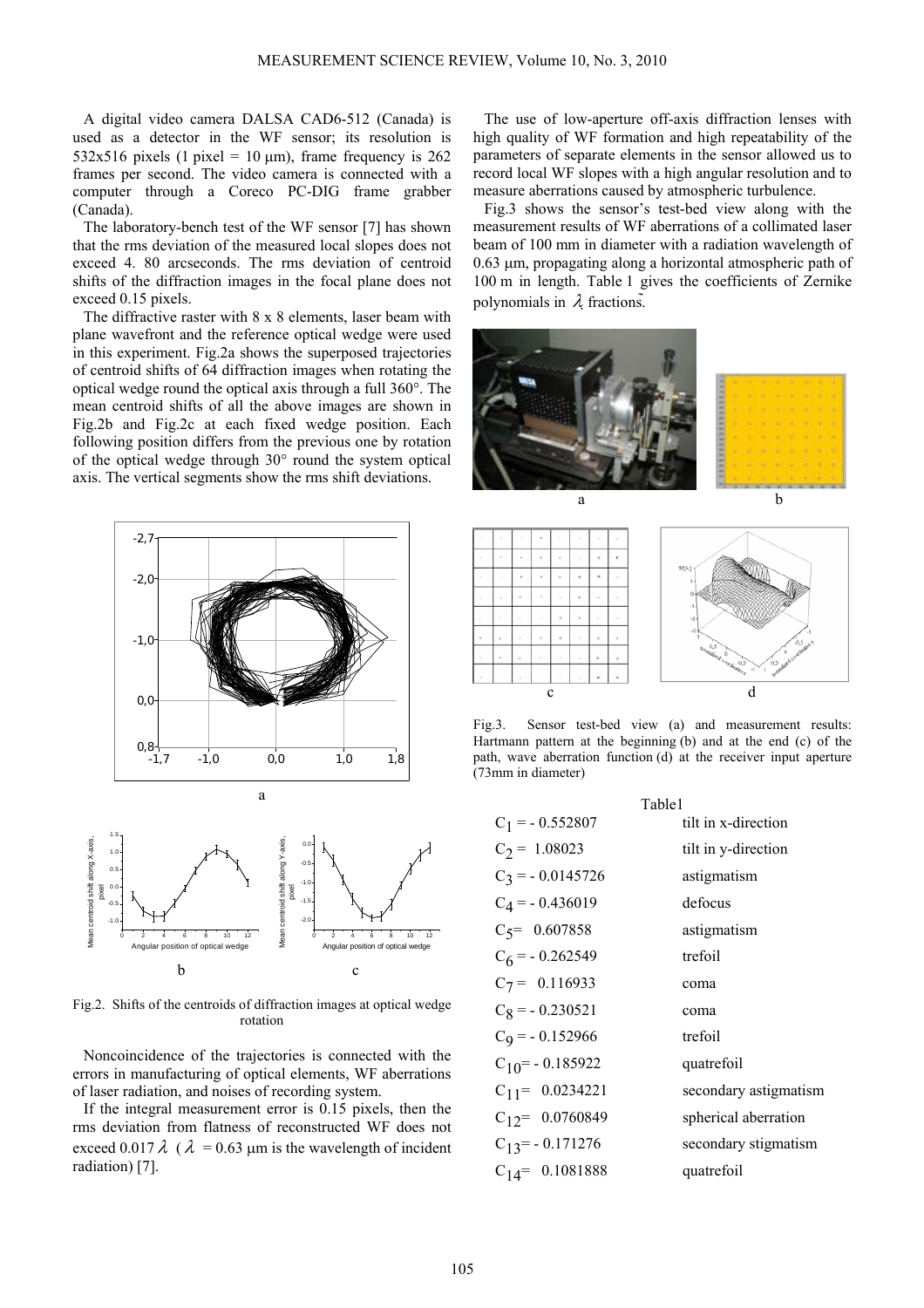The Shack-Hartmann sensor has been developed on the base of a matrix of low-aperture off-axis diffraction microlenses for measurements of atmospheric turbulence parameters on a laser radiation propagation path and as an element of adaptive image-forming optical system.

Adaptive systems of solar telescopes use extended scenes, such as sunspots, pores and solar granulation, as tracking objects. In a Shack-Hartmann sensor of solar adaptive systems, each raster element forms the image of a chosen fragment of the solar disk. A sensor-recording Hartmann pattern is an image array of this fragment. The incident WF error results in shift of each image. The incident WF is reconstructed on the base of the measured shifts.

The Shack-Hartmann sensor has been developed for the AOS of Big Solar Vacuum Telescope (BSVT) of the Baikal Astrophysical Observatory, consists of the raster of square diffraction micro-lenses with the numerical aperture 0.019 and a GE-680 "Prosilica" video camera (Canada) with a resolution of 640x480 pixels (1 pixel = 7.4  $\mu$ m). The WF sensor operates with broadband (10nm FWHM) visible light at about 535nm. A field of view of the BSVT adaptive system does not exceed 40 arcseconds.



Fig.4. Extended scenes on the sun surface (Big Solar Vacuum Telescope on the Baikal Astrophysical Observatory): sunspot (а), pore (b), "lucky snap" of granulation (c), sun limb (d)

Fig.4 shows the images of solar disk fragments used by the adaptive system of BSVT as tracking objects. The choice of optimal technique of local slope measurements is provided for AOS operation with various fragments of the solar disk.

A solar granulation fragment is a preferred tracking object as granulation is always present on the solar disk. But the image of this object is of low contrast due to the physical nature of solar granulation. In addition, atmospheric turbulence and instrumental errors of solar telescopes

essentially decrease the contrast of granulation image. Image transfer to the second focus in real telescopes with AOS with the use of additional optical elements also results in a contrast decrease. The contrast of BSVT-recording granulation image is within the 1–4% range depending on seeing conditions. Designing the AOS to be effectively operating by a solar granulation fragment is a complicated problem mainly due to the difficulty in measuring shifts of low-contrast images.

To operate with an image of solar granulation fragment, we have developed modified correlation algorithm [3], [6] for shift measurements. If the parameters of filtering function are chosen accurately, low frequencies are rejected in the spatial spectrum of illumination distribution, which results in background illumination flat-field over the sensor field of view, as well as high frequencies connected with faults of image recording. As a result, frequencies corresponding to grain sizes prevail in the transformed spatial spectrum, and the maximum connected with a solar granulation image shift becomes global in the mutual correlation function. In good seeing conditions, the developed algorithm provides WF sensor operations by a solar granulation fragment.

When the sensor operates by the solar limb, spot or its segment, normalized mutual correlation function (4) is used. To determine a shift of image fragment with a pore, both modified correlation algorithm (at low contrast of pore image) and algorithm with normalized correlation function can be used.



Fig.5. A screenshot of the Shack-Hartmann sensor program

The computational algorithms allowing WF reconstruction from the measurements of Shack-Hartmann patterns with high precision and the use of modern methods of analysis have been developed and realized in the form of an application package for Intel-based workstations in Windows environment.

Fig.5 shows the main screen form of the Shack-Hartmann sensor program with controls and windows for imaging a current frame and measurement results. The program allows not only operating with "alive" images but also high speed processing (200 frames/sec) filmed Hartmann patterns.